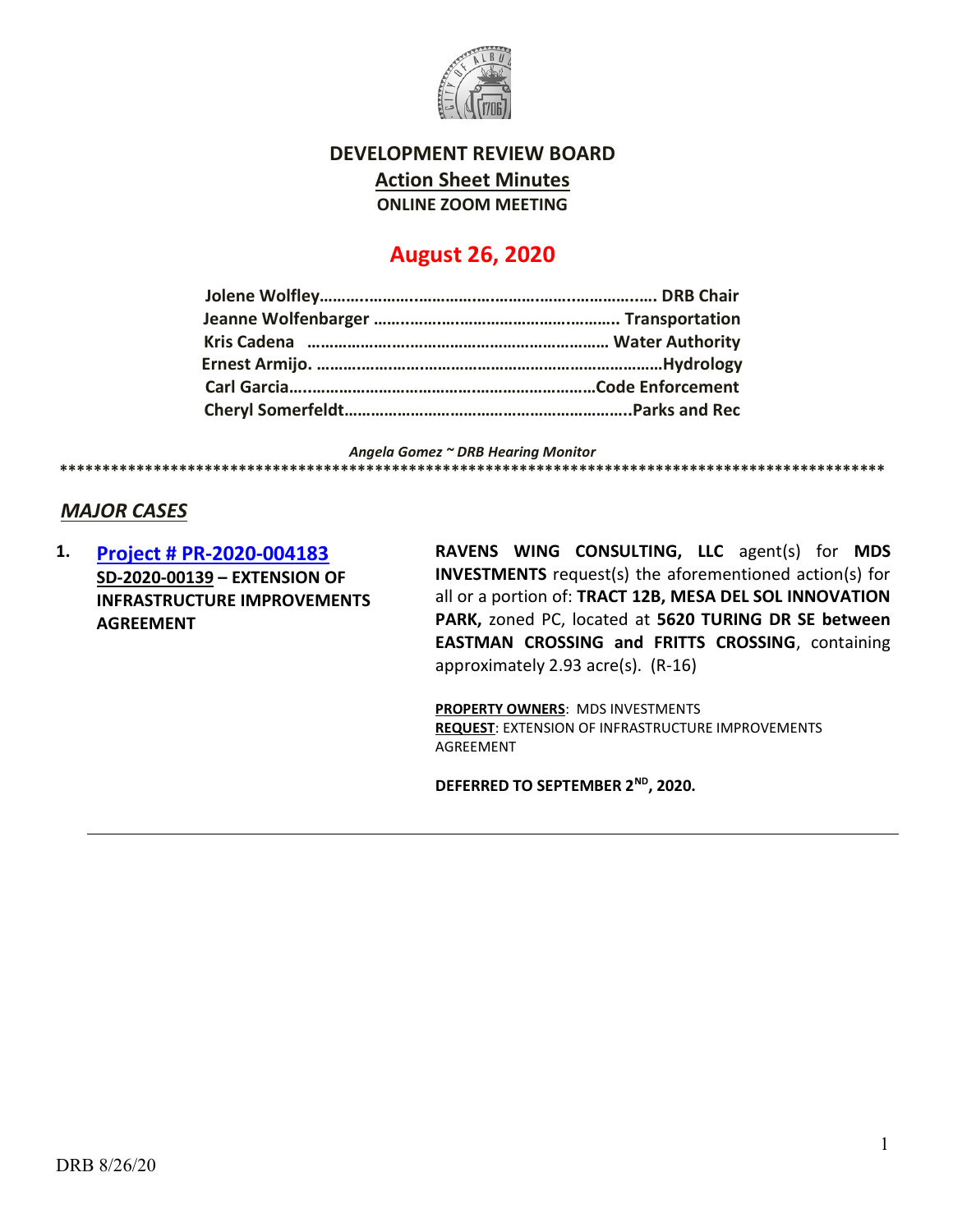### 2. Project # PR-2019-002411

SD-2020-00102 – PRELIMINARY PLAT SD-2020-00103 – VACATION OF PUBLIC EASEMENT VA-2020-00154 – TEMPORARY DEFERRAL OF SIDEWALK CONSTRUCTION VA-2020-00155 -SIDEWALK WAIVER(A1) VA-2020-00157- SIDEWALK WAIVER (A2) VA-2020-00174 -SIDEWALK WAIVER (A3) VA-2020-00179 -SIDEWALK WAIVER (A4) VA-2020-00160 -RDWAY WIDTH WAIVER (B1) VA-2020-00182 -RDWAY WIDTH WAIVER(B2) VA-2020-00183 -RDWAY WIDTH WAIVER(B3) VA-2020-00163 -RDWAY WIDTH WAIVER(B4) VA-2020-00164 -RDWAY WIDTH WAIVER(C) VA-2020-00165 -BLOCK WAIVER (D1) VA-2020-00166 -BLOCK WAIVER (D2) VA-2020-00185 – BLOCK WAIVER(D3) VA-2020-00168 – BLOCK WAIVER (D4) VA-2020-00169 – BLOCK WAIVER (D5) VA-2020-00170 – BLOCK WAIVER (D6) VA-2020-00171 – BLOCK WAIVER (D7) VA-2020-00172 – CUL DE SAC WAIVER (E)

ISAACSON & ARFMAN, INC, PA agent(s) for SUCCESS LAND HOLDINGS, LLC request(s) the aforementioned action(s) for all or a portion of: TRACTS A-1-A & B-1, ANDERSON HEIGHTS UNIT 4, zoned R-1A, located at 118TH ST SW between AMOLE MESA AVE SW and COLOBEL SW, containing approximately 82.931 acre(s). (N-08) Deferred from 7/8/20, 7/15/20]

PROPERTY OWNERS: SUCCESS LAND HOLDNGS LLC C/O PRICE LAND & DEVELOPMENT GROUP INC

REQUEST: PRELIMINARY PLAT, VACATION OF PUBLIC EASEMENT, VARIANCE REQUESTS FOR TEMPORARY DEFERRAL OF SIDEWALK, SIDEWALK WAIVER, VARIANCE TO IDO, VARIANCE TO DPM

#### DEFERRED TO SEPTEMBER 16, 2020.

#### 3. Project #1011598

18DRB-70137 - VACATION OF PUBLIC RIGHT-OF-WAY 18DRB-70138 - SIDEWALK VARIANCE 18DRB-70139 - SUBDIVISION DESIGN VARIANCE FROM MINIMUM DPM **STANDARDS** 18DRB-70140 - PRELIMINARY/ FINAL PLAT

BOB KEERAN, request(s) the aforementioned action(s) for all or a portion of: Lot(s) 17 & 18, Block(s) 4, Tract(s) 3, NORTH ALBQ ACRES Unit 3, zoned PD (RD/5DUA), located on VENTURA ST NE between SIGNAL AVE NE and ALAMEDA BLVD NE, containing approximately 2 acre(s). (C-20) [Deferred from 5/16/18, 6/13/18, 7/18/18/, 8/8/18, 9/12/18, 10/24/18, 12/5/18, 12/19/18, 1/9/19, 1/23/19, 2/13/19, 2/27/19, 3/20/19, 4/17/19, 4/24/19, 6/5/19, 7/10/19, 8/7/19, 9/18/19, 10/30/19, 12/11/19, 1/29/20, 4/22/20, 6/24/20].

DEFERRED TO OCTOBER 28TH, 2020.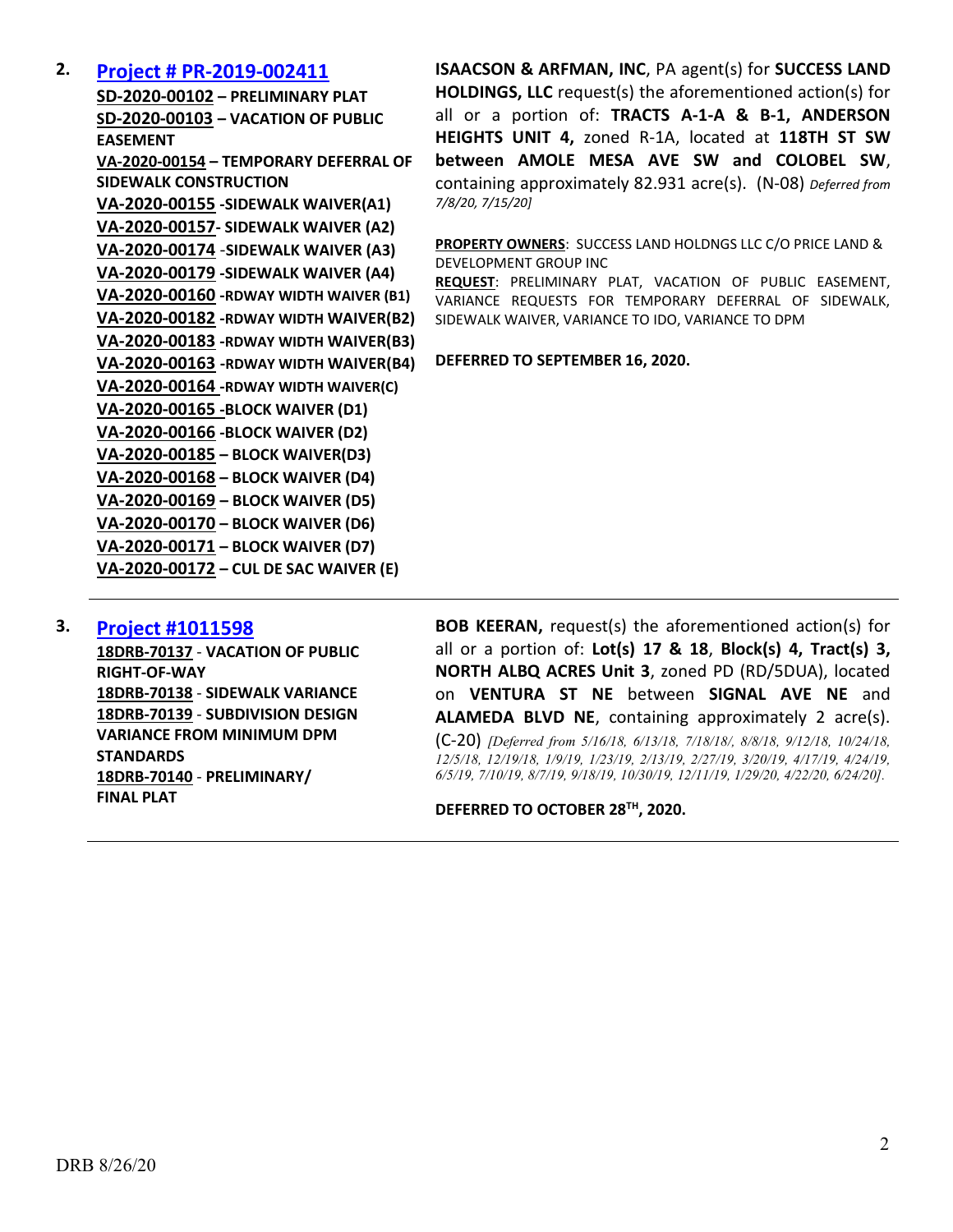4. Project # PR-2020-004062 SI-2020-00552 – SITE PLAN

DEKKER/PERICH/SABATINI agent(s) for LUMINARIA APARTMENTS LIMITED PARTNERSHIP LLLP request(s) the aforementioned action(s) for all or a portion of: TRACT C, PLAT FOR TRS B1, C & D, VIDEO ADDITION zoned MX-H, located at 10600 CENTRAL AVE SE between CENTRAL and EUBANK, containing approximately 1.88 acre(s). (L-21)[Deferred from 7/29/20]

PROPERTY OWNERS: STATE OF NEW MEXICO STATE LAND OFFICE REQUEST: MULTIFAMILY RESIDENTIAL, 4 STORY WOOD-FRAMED CONSTRUCTION OF 92 DWELLING UNITS

DEFERRED TO SEPTEMBER 2<sup>ND</sup>, 2020.

### 5. Project # PR-2020-003707 SD-2020-00137- PRELIMINARY/FINAL PLAT SI-2020-00247 – SITE PLAN (Sketch Plat 7/8/20)

ARCH + PLAN LAND USE CONSULTANTS & RESPEC agent(s) for SONATA TRAILS, LLC request(s) the aforementioned action(s) for all or a portion of: TRACTS 1, 2 & 3, UNIT 4, zoned MX-M, located at UNIVERSE BLVD NW between PASEO DEL NORTE BLVD and TREELINE AVE NW, containing approximately 29.9 acre(s). (C-10) [Site Plan deferred from 6/3/20, 6/24/20, 7/15/20, 7/29/20]

PROPERTY OWNERS: SONATA TRAILS LLC REQUEST: APARTMENT COMPLEX DEVELOPMENT

DEFERRED TO OCTOBER 7TH, 2020.

6. Project # PR-2020-004030 (1002566, 1004501, 1004503) SI-2020-00540 - SITE PLAN

TIERRA WEST, LLC agent(s) for CALABACILLAS GROUP C/O DONALD HARVILLE request(s) the aforementioned action(s) for all or a portion of: A-12 & A-13, zoned MX-M, located at GOLF COURSE RD NW between GOLF COURSE RD NW, BLACK ARROYO and WESTSIDE BLVD containing approximately 8.77 acre(s). (A-12,13)[Deferred from 7/22/20, 8/5/20]

PROPERTY OWNERS: CALABACILLAS GROUP C/O DONALD HARVILLE REQUEST: SITE PLAN FOR APARTMENT WITH MORE THAN 50 UNITS

DEFERRED TO SEPTEMBER 30TH, 2020.

### MINOR CASES MINOR CASES WILL NOT BE HEARD BEFORE 11 AM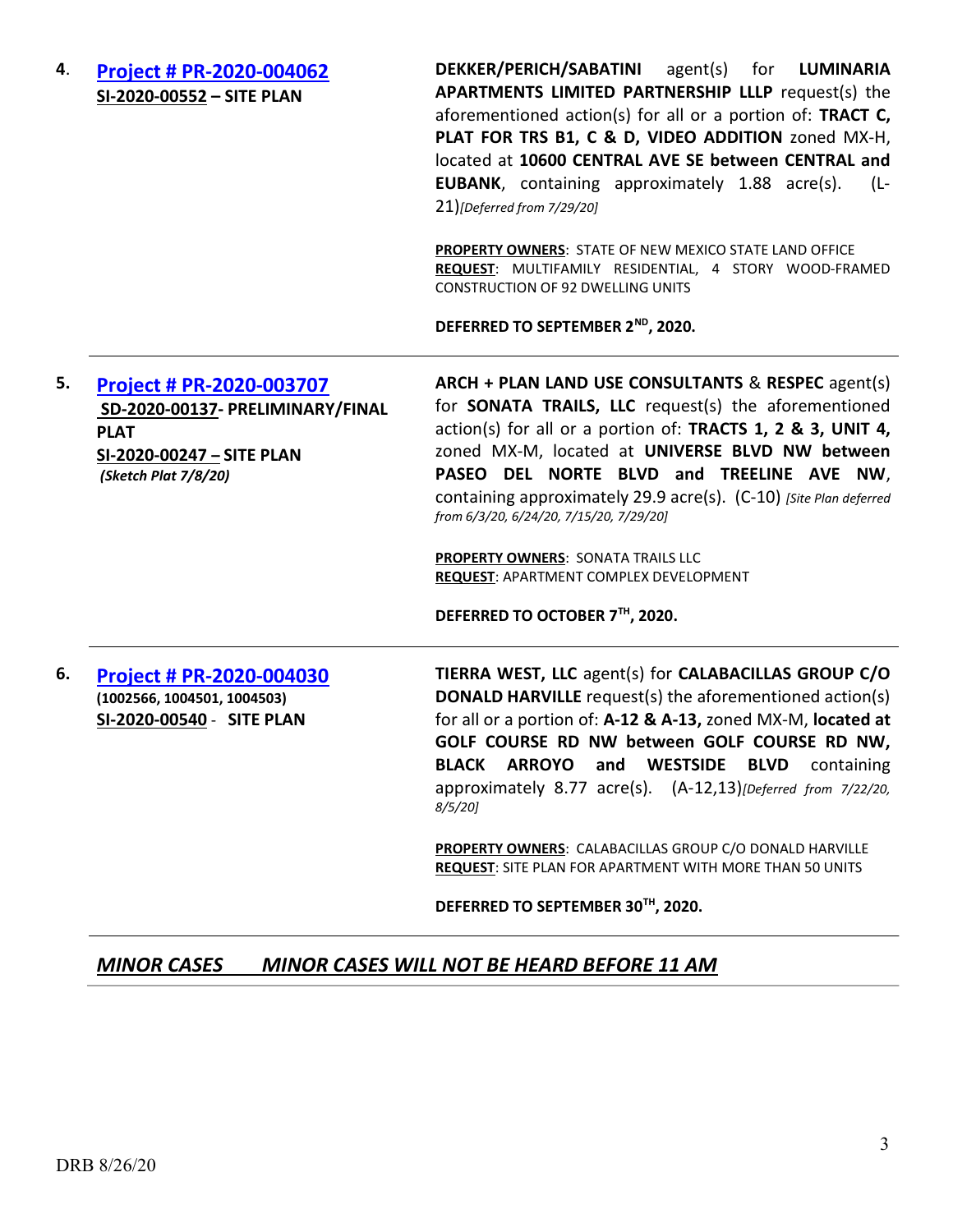| 7. | <b>Project # PR-2019-002928</b><br>VA-2020-00107 - STREET WIDTH<br><b>VARIANCE</b><br>SD-2020-00074 - PRELIMINARY/FINAL<br><b>PLAT</b><br><b>SD-2020-00072 - VACATION OF PUBLIC</b><br><b>EASEMENT</b><br>SD-2020-00075 - VACATION OF PUBLIC<br><b>EASEMENT</b><br>(Sketch Plat 10/9/19) | <b>COMMUNITY SCIENCES CORPORATION agent(s) for JOHN</b><br>R. DeBASSIGE FOR RIGHT ANGLE HOMES BY DeBASSIGE<br>request(s) the aforementioned action(s) for all or a portion<br>of: LOTS 43 THRU 47, BLOCK 4 UNIT 4, PARADISE HEIGHTS,<br>zoned R-1A, located on BROOKLINE DR. NW between<br>ARDMORE AVE NW and ENDEAVOR RD NW, containing<br>approximately 1.1320 acre(s). (A-10)[Deferred from 4/29/20,<br>5/13/20, 6/24/20]<br>PROPERTY OWNERS: JOHN DeBASSIGE FOR RIGHT ANGLE HOMES BY<br>DeBASSIGE<br>REQUEST: DIVIDE 5 EXISTING LOTS INTO 10 NEW LOTS, VACATE<br><b>EXISTING EASEMENTS</b><br>DEFERRED TO SEPTEMBER 30TH, 2020 |
|----|------------------------------------------------------------------------------------------------------------------------------------------------------------------------------------------------------------------------------------------------------------------------------------------|------------------------------------------------------------------------------------------------------------------------------------------------------------------------------------------------------------------------------------------------------------------------------------------------------------------------------------------------------------------------------------------------------------------------------------------------------------------------------------------------------------------------------------------------------------------------------------------------------------------------------------|
| 8. | <b>Project # PR-2019-001985</b><br>SD-2020-00117 - PRELIMINARY/FINAL<br><b>PLAT</b><br>(Sketch Plat 1/23/19)                                                                                                                                                                             | ARCH + PLAN LAND USE CONSULTANTS agent(s) for DIEGO<br>AND ARMANDO SEDILLO request(s) the aforementioned<br>action(s) for all or a portion of: TRACTS 7, 8 & 9 BLOCK 6,<br>LEWIS & SIMONDS ADDITION, zoned R-1A, located at 806,<br>808, 812 ARNO SE between SANTA FE AVE and PACIFIC<br>AVE, containing approximately 0.40 acre(s). (K-14) [Deferred<br>from 7/8/20, 7/29/20]<br>PROPERTY OWNERS: DIEGO AND ARMANDO SEDILLO<br>REQUEST: LOT CONSOLIDATION FOR 3 LOTS INTO 2 LOT<br>DEFERRED TO SEPTEMBER 2 <sup>ND</sup> , 2020.                                                                                                  |
| 9. | <b>Project # PR-2019-002607</b><br>SD-2020-00026 - PRELIMINARY/FINAL<br><b>PLAT</b><br>SD-2020-00107 - VACATION OF PRIVATE<br><b>EASEMENT</b><br>(Sketch Plat 7/17/19)                                                                                                                   | <b>ARCH+ PLAN LAND USE CONSULTANTS age</b><br>nt(s) for JOHN O. PEARSON request(s) the aforementioned<br>action(s) for all or a portion of: LOT 8-B PLAT OF LOTS 8-A<br>& 8-B UNIT 1 ALVARADO GARDENS CONT 0.8967 AC,<br>zoned R-A, located on RIO GRANDE BLVD between<br>ARTESANOS CT<br>and<br><b>CAMPBELL</b><br>RD,<br>containing<br>approximately 0.8967 acre(s). (G-13) [Deferred from 1/29/20,<br>2/26/20, 4/8/20, 5/20/20, 7/8/20, 7/29/20]<br>PROPERTY OWNERS: JOHN D PEARSON<br><b>REQUEST: CREATE 2 LOTS FROM 1 EXISTING LOT</b><br>DEFERRED TO SEPTEMBER 16TH, 2020.                                                   |